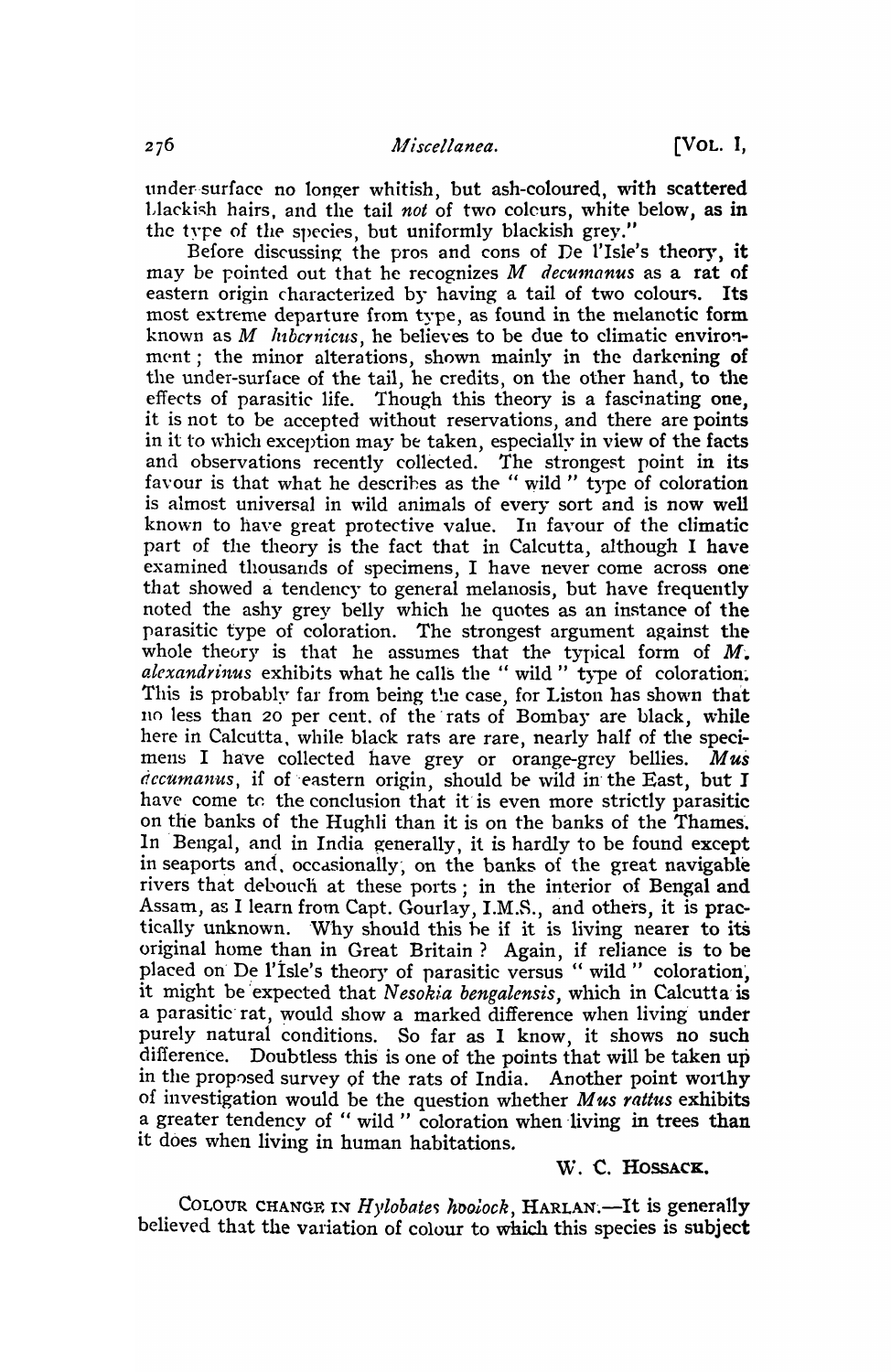is more distinctive of the female than of the male sex, and that age is the chief factor in colour change. These deductions are evidently based upon inadequate observations. Examples of black male and grey female hoolocks, or black males turning light-coloured on arriving at maturity are well known, but these facts prove nothing, as contrary cases of black female and grey male hoolocks are equally well known.

Observations on the numerous hoolocks (*H hoolock*) obtained from Assam, Sylhet, Cachar, Manipur, the C ittagong Hill Tracts, the Irrawady Vallev, and Arracan, and exhibited in the Calcutta Zoological Garden during the last thirty-one years and more show that, considered in relation to the variation of colour, the species may be divided into the four following groups :-

- (1) Light-coloured female hoolocks turning grey, or even white with age.
- (2) Black, or grey-coloured female hoolocks, becoming lighter grey or white with age.
- (3) Black female hoolocks never turning grey or white.
- $(4)$  Light-coloured, or grey males, remaining always the same colour.

The following three specific cases may he mentioned in reference to groups 2, 3 and 4 respectively :-

1. "Maria," an adult black female, which had been for sone years in captivity but had enjoyed very considerab'e liberty, was sent to the Garden in 1902. Her colour was not so intense at the time as that of some black individuals, and she has gradually become paler since it was necessary to cage her owing. to her temper. At present (July, 1907) the hair on her back, on the outside of her limbs, on her face (except the eyebrows, which remain pure white) and on the inside of the forearm and lower leg is of a very pale, brownish grey colour, while the ventral surface of her body and the inside of the upper leg and arm is of a pale but rather warm purplish brown. The hair on the hands and feet is white. The pigment of the skin has not been affected.

2. An adolescent black female hoolock came into the possession of the Garden early in 1895, and was placed in the house usually occupied by the anthropoids. Accustomed as the animal was to a life of comparative freedom, it took to pining and became seriously ill. Careful nursing and treatment having failed to bring about any change for the better, it was set at l.berty. The effect was marvellous, the animal soon recovered, and, having regained its usual cheerfulness, enjoyed life for the next seven years, roaming about far and near, but always returning to the Garden at the appointed hours of feeding. It never turned grey, not even light coloured.

3. In  $1878$ , a young male of a greyish brown colour was acquired from Assam. The late Dr. John Anderson, F.R.S., then Honorary Secretary of the Garden, was particularly interested in the animal, as he was anxious to deterrnine whether it became black as it grew older. It lived for several years in the Garden, and